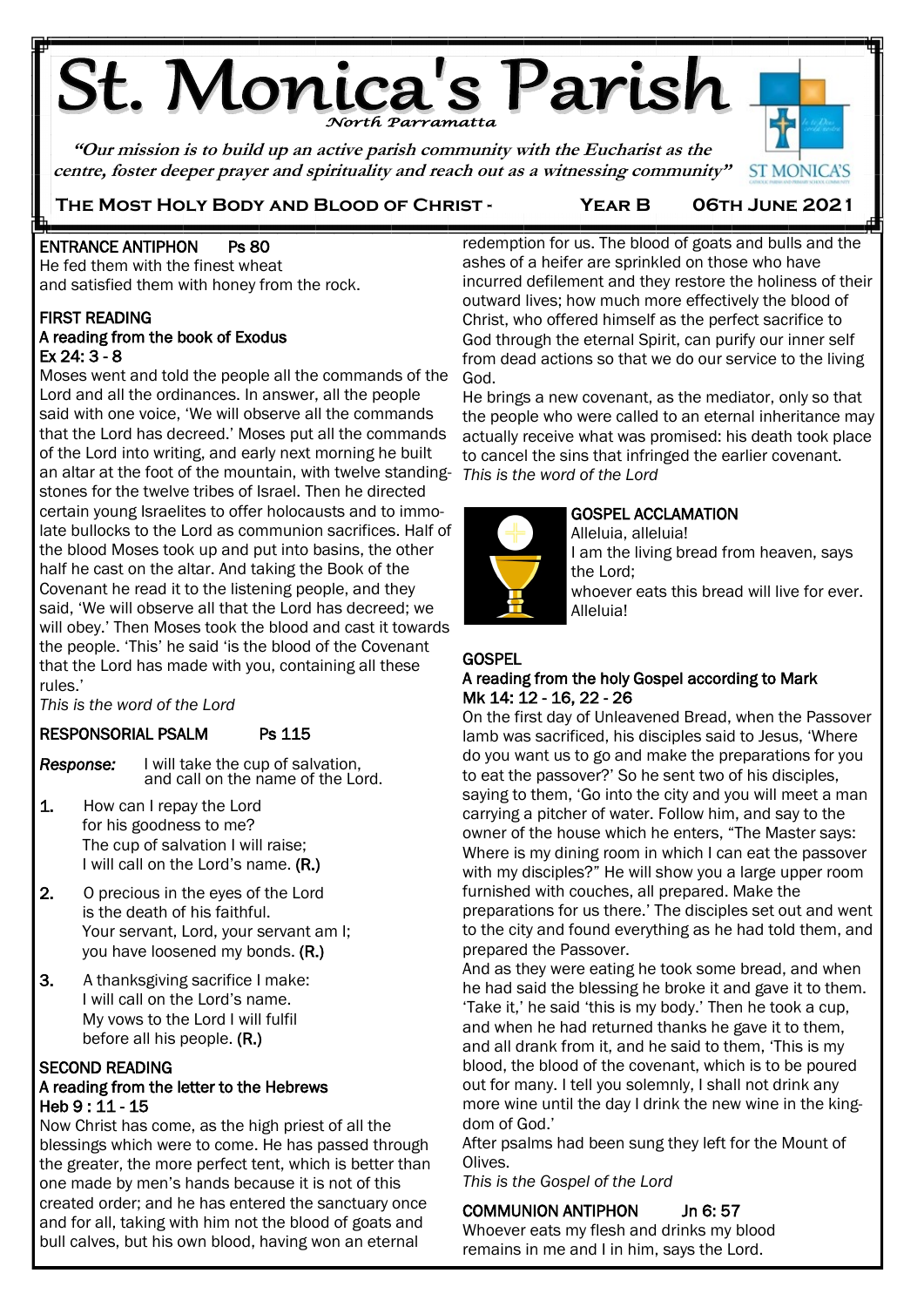# *St. Monica's Catholic Parish*

**Cnr Church Street and North Rocks Road, North Parramatta**

| SUNDAY MASSES:                                           | Saturday Vigil - 5pm; Sunday - 9am, 11.30am (Cantonese/Chinese Mass) and 6pm              |                                                                  |  |
|----------------------------------------------------------|-------------------------------------------------------------------------------------------|------------------------------------------------------------------|--|
| <b>WEEKDAY MASSES:</b>                                   | Tuesday-Friday - 9.15am                                                                   |                                                                  |  |
| <b>EXPOSITION:</b>                                       | Every Thursday 8pm—9pm<br>Every Friday following 9.15am Mass until 10.45am,               |                                                                  |  |
| <b>RECONCILIATION:</b>                                   | Friday 10-10.30am, Saturday 4-4.40pm, 3rd Sunday of the month 10:15-11am, or on request   |                                                                  |  |
| <b>MARRIAGES:</b>                                        | Please contact the Parish Priest at least 12 months prior                                 |                                                                  |  |
| <b>BAPTISMS:</b>                                         | Please contact the Parish Office for appointment with the Parish Priest. Phone: 9630-1951 |                                                                  |  |
| ANOINTING OF THE SICK/<br>EUCHARIST AT HOME              | Please contact the Parish Office or Fr Ephraim Lam Phone: 9630-1951                       |                                                                  |  |
| <b>PARISH ADMINISTRATOR/</b><br><b>CHINESE CHAPLAIN:</b> | Fr. Ephraim Lam Phone: 9630 -1951                                                         | Email: shingmanlam@gmail.com                                     |  |
| <b>POSTAL ADDRESS:</b>                                   | 8 Daking Street, North Parramatta, 2151                                                   | Website: http://www.stmonicanp.org.au                            |  |
| <b>OFFICE HOURS:</b>                                     | Tuesday-Friday 8.30am-2.30pm                                                              | Phone: 9630-1951 Fax: 9630-8738<br>Email: stmonicanp@bigpond.com |  |

*St. Monica's School*

Phone: 8832 4100 Fax: 8832-4199 Email: stmonicasnparra@parra.catholic.edu.au

### **A Tale of Two Scarves**

I have met the Dalai Lama, obviously an admirable man of deep spirituality and simplicity of life. He believes that, after his death, there could be a further phase of existence as an insect or an animal.

Contrast Jesus of Nazareth, a man of deep spirituality and simplicity of life. He believed, and staked his life on it, that he would lead a glorified, fully human existence after death. There would be no extinguishing of his personality, but rather, it would be enhanced. He was vindicated in the Resurrection.

As St John Paul II put it, at the Last Supper, Our Lord gave us a sacramental way of eating and drinking and 'digest[ing] the secret of the Resurrection', what St Ignatius of Antioch called, 'the medicine of immortality, an antidote to death'.

Our Lord chose bread and wine to convey his Real Presence into us. It is the first course of the marriage feast of Heaven, but it has a beneficial effect on our earthly stage of existence. Bread nourishes us and wine gladdens our hearts. Our Lord shares his risen and glorified life with us because he wants to nourish us and gladden our hearts.

We may take a moment to pray that we will share the marriage feast of Heaven with those we especially love, and those for whom heavenly existence will be a lifeenhancing surprise. Let us pray for His Holiness the Dalai Lama that he may find himself alongside Pope Francis in the everlasting joy of Heaven.

© Fr Michael Tate; mtate@bigpond.com

#### REFLECTION *Pope Francis proclaims " Year of St Joseph"*

*With the Apostolic Letter "Patris Corde" ("With a Father's Heart"), Pope Francis recalls the 150th anniversary of the declaration of Saint Joseph as Patron of the Universal Church. To mark the occasion, the Holy Father has proclaimed a "Year of Saint Joseph" from,* 

*8 December 2020, to 8 December 2021.* 



#### Prayer to St. Joseph

Hail, Guardian of the Redeemer, Spouse of the Blessed Virgin Mary. To you God entrusted his only Son; in you Mary placed her trust; with you Christ became man.

Blessed Joseph, to us too, show yourself a father and guide us in the path of life. Obtain for us grace, mercy, and courage, and defend us from every evil.

Amen.

## FEAST DAYS & COMMEMORATIONS

June 11, THE MOST SACRED HEART OF JESUS June 12, THE IMMACULATE HEART OF THE BLESSED VIRGIN MRY

#### PLEASE REMEMBER TO PRAY FOR THOSE OF OUR PARISH FAMILY WHO ARE SICK. ESPECIALLY

Paul Chiu, John Rodrigues, Dave & Fan Lin Wilson, Francis Lee, Jerry A, Michelle Barnes, Levi Bell, Grace Boitano, Gesualda Borg, Monica Teresa & Fernanda Carigliano, Veronica Coorey. Margaret Dorahy, Heidi Ellich, Josie Estera, Philippe Kalife, Tim Kelly, Mary Korunic, Lillian Leigh, Monique Malouf, Maria Itang Tagle, Tina de Larrazabal, Rosa Santos, Llave Family, Sheila Watts, Gloria Cherote,

#### MASS INTENTIONS

Sri Pathmanathan Ernesto & Aurora Mariano